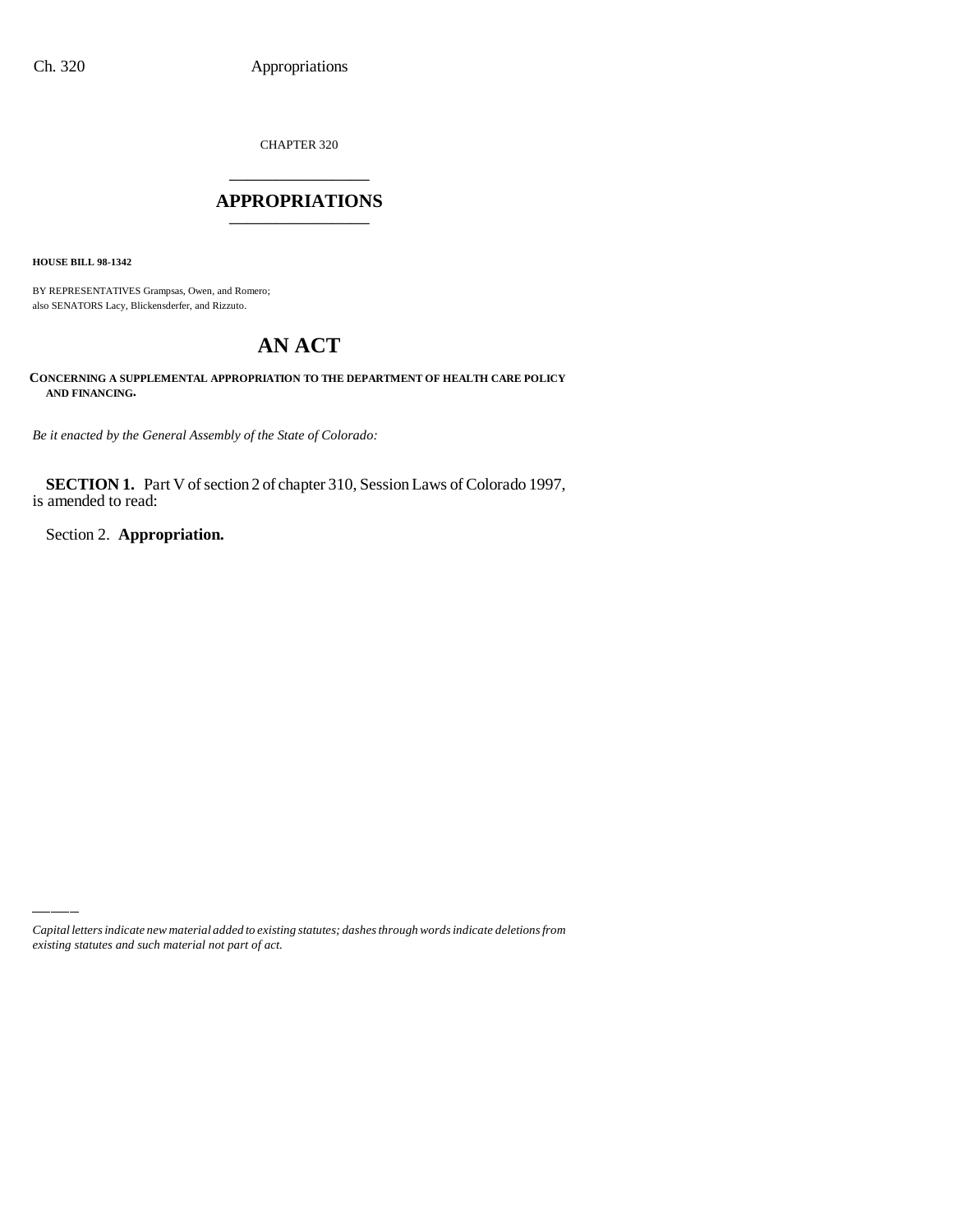|                 |       |                | <b>APPROPRIATION FROM</b> |              |               |              |  |  |
|-----------------|-------|----------------|---------------------------|--------------|---------------|--------------|--|--|
|                 |       |                | <b>GENERAL</b>            |              | CASH          |              |  |  |
| ITEM &          |       | <b>GENERAL</b> | <b>FUND</b>               | CASH         | <b>FUNDS</b>  | FEDERAL.     |  |  |
| <b>SUBTOTAL</b> | TOTAL | <b>FUND</b>    | <b>EXEMPT</b>             | <b>FUNDS</b> | <b>EXEMPT</b> | <b>FUNDS</b> |  |  |
|                 |       |                |                           |              |               |              |  |  |

#### **PART V DEPARTMENT OF HEALTH CARE POLICY AND FINANCING**

| (1) EXECUTIVE DIRECTOR'S OFFICE |              |            |                       |         |
|---------------------------------|--------------|------------|-----------------------|---------|
| <b>Personal Services</b>        | 1,232,123    | 487,376(M) | $15,000$ <sup>a</sup> | 729,747 |
|                                 | $(20.1$ FTE) |            |                       |         |
| Health, Life, and Dental        | 258,637      | 127,848(M) |                       | 130,789 |
| Short-term Disability           | 11,752       | 5,186(M)   |                       | 6,566   |
| Salary Survey and               |              |            |                       |         |
| Anniversary Increases           | 96,795       | 47,910(M)  |                       | 48,885  |
| <b>Operating Expenses</b>       | 148,824      | 104,409(M) |                       | 44,415  |
| Legal Services for 3,980        |              |            |                       |         |
| 5,264 hours                     | 191,035      | 95,518(M)  |                       | 95,517  |
|                                 | 252,667      | 126,334(M) |                       | 126,333 |
| Third Party Recovery/ Legal     |              |            |                       |         |
| Services for 1,852 2,201        |              |            |                       |         |
| hours                           | 88,894       |            | 88.894 <sup>b</sup>   |         |
|                                 | 105,646      |            | 105,646 h             |         |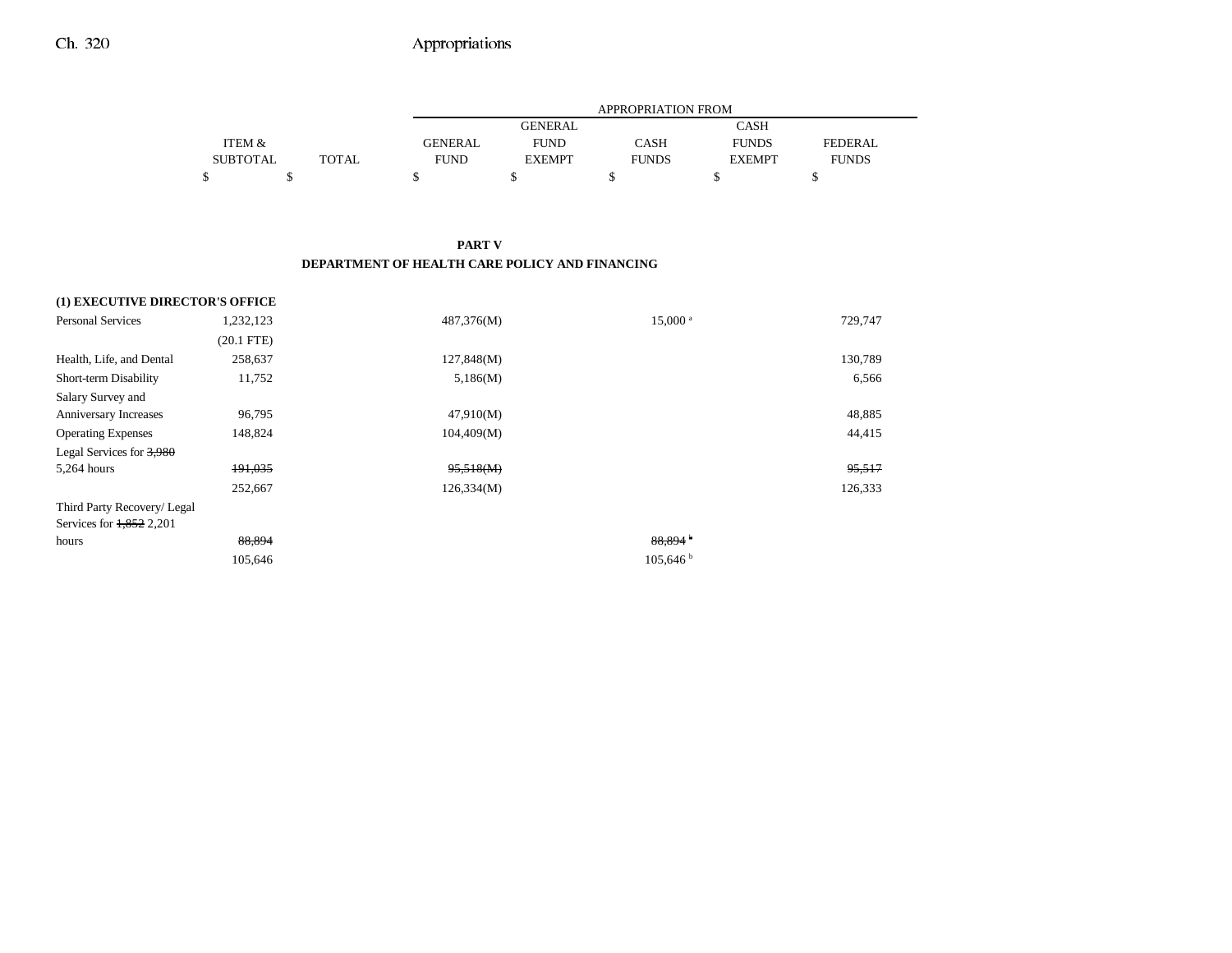| Services for 1,993 2,317      |         |           |            |                    |         |
|-------------------------------|---------|-----------|------------|--------------------|---------|
| hours                         | 169,166 |           | 84,583(M)  |                    | 84,583  |
|                               | 196,640 |           | 98,320(M)  |                    | 98,320  |
| <b>Computer Systems Costs</b> | 316,441 |           | 125,750(M) | $32,471$ $\degree$ | 158,220 |
|                               | 339,085 |           | 137,072(M) |                    | 169,542 |
| Payment to Risk               |         |           |            |                    |         |
| Management and Property       |         |           |            |                    |         |
| Funds                         | 27,456  |           | 13,728(M)  |                    | 13,728  |
| Capitol Complex Leased        |         |           |            |                    |         |
| Space                         | 208,172 |           | 104,086(M) |                    | 104,086 |
| Transfer to the Department    |         |           |            |                    |         |
| of Human Services for         |         |           |            |                    |         |
| <b>Related Administration</b> | 275,901 |           | 137,951(M) |                    | 137,950 |
| <b>TOBACCO LITIGATION</b>     |         |           |            |                    |         |
| <b>DISCOVERY COSTS</b>        | 600,000 |           |            | 600,000 $^{\rm d}$ |         |
|                               |         | 3,025,196 |            |                    |         |
|                               |         | 3,753,698 |            |                    |         |

a This amount shall be from the Cooperative Health Care Agreements Fund.

<sup>b</sup> This amount shall be from third party recoveries.

c This amount shall be from the Old Age Pension Fund.

d This amount shall be from litigants in State of Colorado ex rel. Norton v. R.J. Reynolds Tobacco Company et al., Case No. 97 CV3432 (Denver DISTRICT COURT).

**(2) MEDICAL PROGRAMS**

**(A) Administration36, 37, 38, 39**

Administrative Law Judge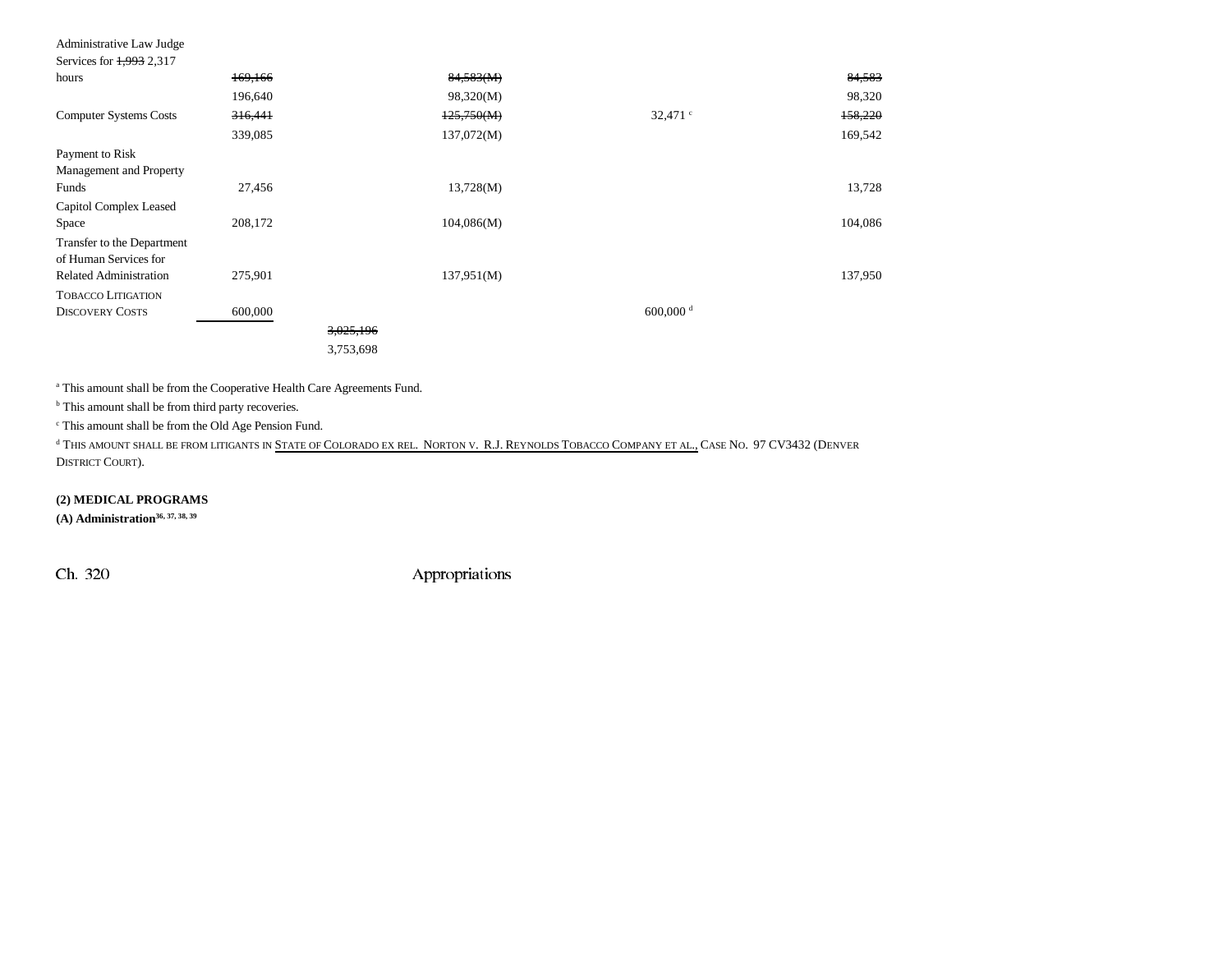|                                                         |                                      |              | APPROPRIATION FROM            |                                                |                             |                                              |                                |  |
|---------------------------------------------------------|--------------------------------------|--------------|-------------------------------|------------------------------------------------|-----------------------------|----------------------------------------------|--------------------------------|--|
|                                                         | <b>ITEM &amp;</b><br><b>SUBTOTAL</b> | <b>TOTAL</b> | <b>GENERAL</b><br><b>FUND</b> | <b>GENERAL</b><br><b>FUND</b><br><b>EXEMPT</b> | <b>CASH</b><br><b>FUNDS</b> | <b>CASH</b><br><b>FUNDS</b><br><b>EXEMPT</b> | <b>FEDERAL</b><br><b>FUNDS</b> |  |
|                                                         | \$                                   | \$           | \$                            | \$                                             | \$                          | \$                                           | \$                             |  |
|                                                         |                                      |              |                               |                                                |                             |                                              |                                |  |
| <b>Personal Services</b>                                | 6,061,313                            |              | 2,842,301(M)                  |                                                |                             |                                              | 3,219,012                      |  |
|                                                         | $(111.9$ FTE)                        |              |                               |                                                |                             |                                              |                                |  |
| <b>Operating Expenses</b>                               | 574,664                              |              | 277,609(M)                    |                                                |                             |                                              | 297,055                        |  |
|                                                         | 626,664                              |              | 303,609(M)                    |                                                |                             |                                              | 323,055                        |  |
| Medicaid Management<br><b>Information System</b>        |                                      |              |                               |                                                |                             |                                              |                                |  |
| Contract                                                | 11,018,631                           |              | 2,884,712(M)                  |                                                | 146,867 <sup>a</sup>        |                                              | 7,987,052                      |  |
| Medicaid Management                                     |                                      |              |                               |                                                |                             |                                              |                                |  |
| <b>Information System</b>                               |                                      |              |                               |                                                |                             |                                              |                                |  |
| Transition, Phase II <sup>40</sup>                      | 10,910,782                           |              | 1,723,800(M)                  |                                                |                             |                                              | 9,186,982                      |  |
| Department of Public Health<br>and Environment Facility |                                      |              |                               |                                                |                             |                                              |                                |  |
| Survey and Certification                                | 3,269,314                            |              | 908,485(M)                    |                                                |                             |                                              | 2,360,829                      |  |
| Contractual Utilization                                 |                                      |              |                               |                                                |                             |                                              |                                |  |
| Review                                                  | 3,748,435                            |              | 937,109(M)                    |                                                |                             |                                              | 2,811,326                      |  |
| Early and Periodic                                      |                                      |              |                               |                                                |                             |                                              |                                |  |
| Screening, Diagnosis, and                               |                                      |              |                               |                                                |                             |                                              |                                |  |
| <b>Treatment Program</b>                                | 2,718,021                            |              | 1,359,011(M)                  |                                                |                             |                                              | 1,359,010                      |  |
| <b>Nursing Home Audits</b>                              | 818,834                              |              | 409,417(M)                    |                                                |                             |                                              | 409,417                        |  |
| <b>Hospital Audits</b>                                  | 117,978                              |              | 58,989(M)                     |                                                |                             |                                              | 58,989                         |  |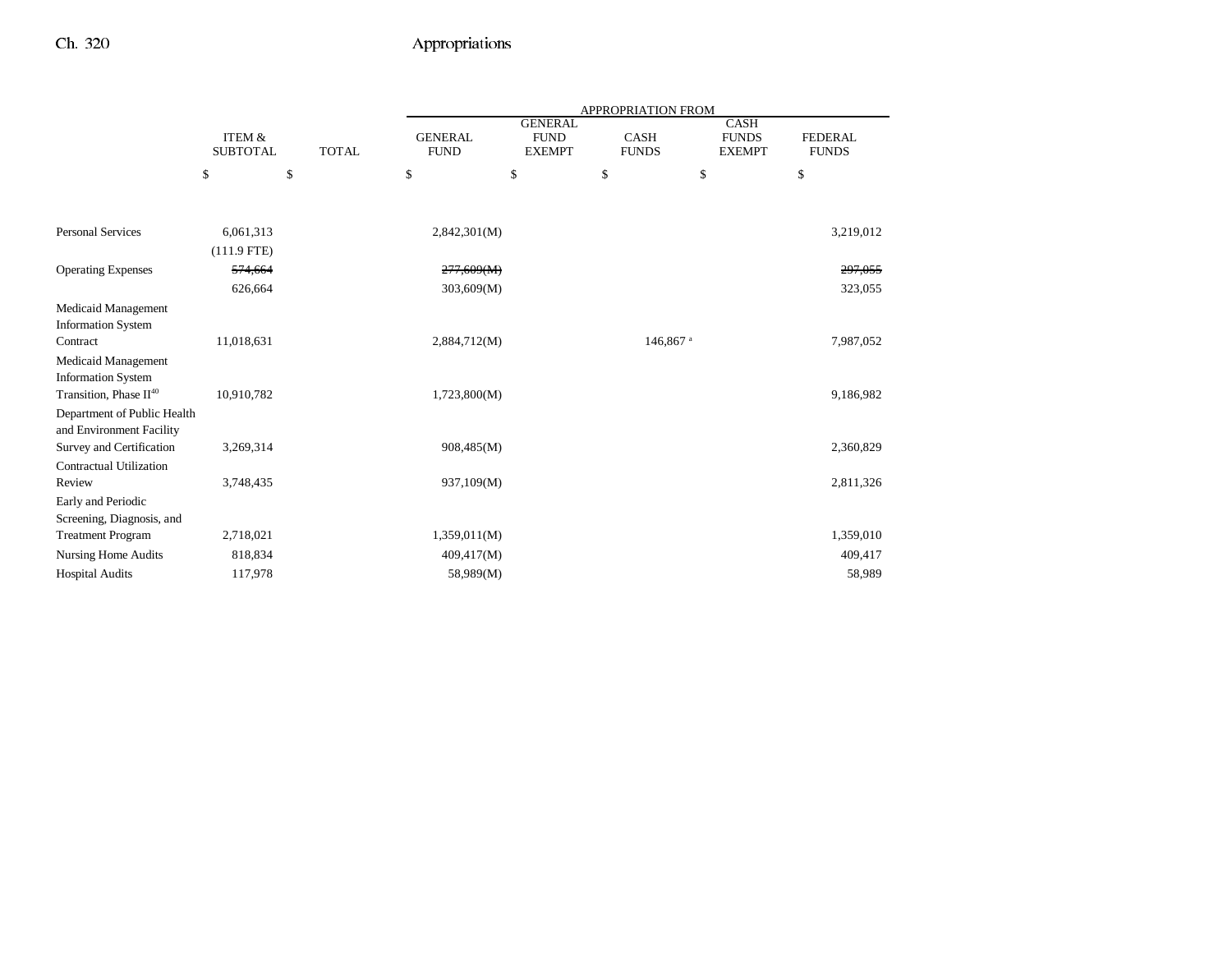| Nursing Home Preadmission          |            |            |                                     |
|------------------------------------|------------|------------|-------------------------------------|
| and Resident Assessments           | 1,368,583  | 342,146(M) | 1,026,437                           |
|                                    | 1,139,744  | 284,936(M) | 854,808                             |
| Nurse Aide Certification           | 267,964    | 121,138(M) | $12,844(T)$ <sup>b</sup><br>133,982 |
| Nursing Home Quality               |            |            |                                     |
| Assessments                        | 28,873     | 7,218(M)   | 21,655                              |
| <b>Estate Recovery</b>             | 500,000    | 250,000(M) | 250,000                             |
| <b>Nursing Facility Appraisals</b> | 227,182    | 113,591(M) | 113,591                             |
| Single Entry Point                 |            |            |                                     |
| Administration                     | 60,000     | 30,000(M)  | 30,000                              |
| <b>Single Entry Point Audits</b>   | 65,218     | 32,609(M)  | 32,609                              |
| Phone Triage/Advice                | 315,000    | 78,750(M)  | 236,250                             |
| Single Entry Point                 |            |            |                                     |
| Deinstitutionalization Pilot       | 70,000     | 34,411(M)  | 35,589                              |
| <b>MEDICAID AUTHORIZATION</b>      |            |            |                                     |
| <b>CARDS FOR NON-MEDICAID</b>      |            |            |                                     |
| <b>ONLY CLIENTS</b>                | 369,898    | 184,949(M) | 184,949                             |
|                                    | 42,140,792 |            |                                     |
|                                    | 42,333,851 |            |                                     |

<sup>a</sup> This amount shall be from the Old Age Pension Health and Medical Care Fund pursuant to Section 26-2-117, C.R.S.

 $^{\rm b}$  This amount shall be from the Department of Regulatory Agencies.

**(B)Medical Services7, 8, 41, 42, 43, 44, 45, 46, 47, 48**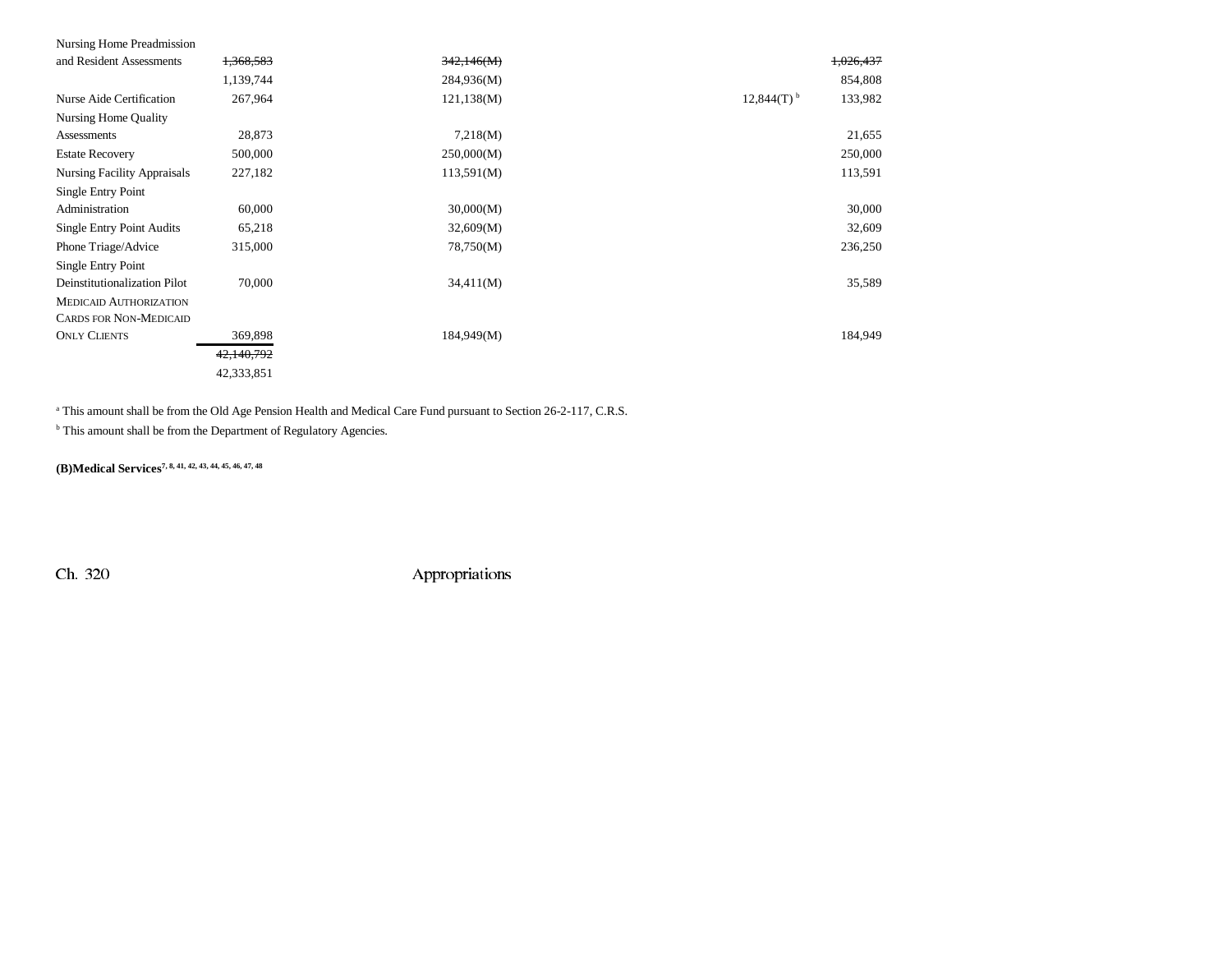|                                                                                   |                           |              |                               |                                                | APPROPRIATION FROM   |                                              |                                |
|-----------------------------------------------------------------------------------|---------------------------|--------------|-------------------------------|------------------------------------------------|----------------------|----------------------------------------------|--------------------------------|
|                                                                                   | ITEM &<br><b>SUBTOTAL</b> | <b>TOTAL</b> | <b>GENERAL</b><br><b>FUND</b> | <b>GENERAL</b><br><b>FUND</b><br><b>EXEMPT</b> | CASH<br><b>FUNDS</b> | <b>CASH</b><br><b>FUNDS</b><br><b>EXEMPT</b> | <b>FEDERAL</b><br><b>FUNDS</b> |
|                                                                                   | \$                        | \$           | \$                            | \$                                             | \$                   | \$                                           | \$                             |
|                                                                                   |                           |              |                               |                                                |                      |                                              |                                |
| Services for 34,036 33,950<br>Old Age Pensioners<br>(OAP-A) at an average cost    |                           |              |                               |                                                |                      |                                              |                                |
| of \$13,560.42 \$13,329.50                                                        | 461, 542, 383             |              |                               |                                                |                      |                                              |                                |
|                                                                                   | 452,654,931               |              |                               |                                                |                      |                                              |                                |
| Services for 4,805 4,767<br>Old Age Pensioners<br>(OAP-B) at an average cost      |                           |              |                               |                                                |                      |                                              |                                |
| of \$8,631.24 \$8,387.42                                                          | 41,473,100                |              |                               |                                                |                      |                                              |                                |
|                                                                                   | 40,018,251                |              |                               |                                                |                      |                                              |                                |
| Old Age Pension State<br>Medical Program for 3,140<br>3,251 clients at an average |                           |              |                               |                                                |                      |                                              |                                |
| $\cot 6$ \$3,081.79 \$3,030.80                                                    | 9,676,826                 |              |                               |                                                |                      |                                              |                                |
|                                                                                   | 9,853,133                 |              |                               |                                                |                      |                                              |                                |
|                                                                                   |                           |              |                               |                                                |                      |                                              |                                |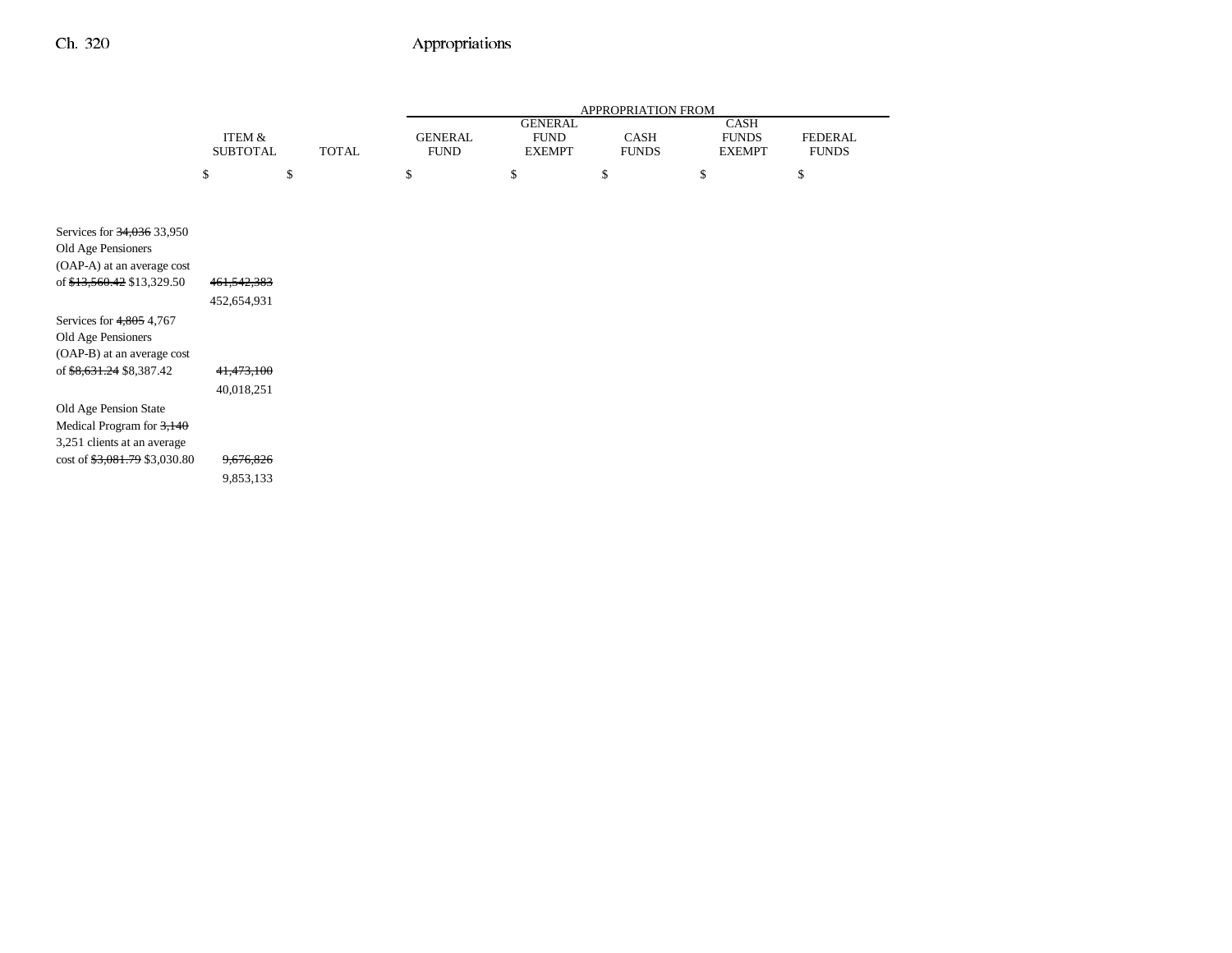| Services for 54,874 51,412          |                        |  |
|-------------------------------------|------------------------|--|
| Recipients of Aid to the            |                        |  |
| Needy Disabled -                    |                        |  |
| Supplemental Security               |                        |  |
| Income at an average cost of        |                        |  |
| <del>\$5,944.09</del> \$6,091.72    | <del>326,176,063</del> |  |
|                                     | 313,293,183            |  |
| Services for 158 148                |                        |  |
| Recipients of Aid to the            |                        |  |
| Blind at an average cost of         |                        |  |
| \$3,403.26 \$3,352.13               | <del>537,716</del>     |  |
|                                     | 496,477                |  |
| Services for 35,792 31,378          |                        |  |
| <b>Adult Clients Eligible Under</b> |                        |  |
| the 7/16/96 Aid to Families         |                        |  |
| with Dependent Children             |                        |  |
| Program at an average cost          |                        |  |
| of <del>\$2,622.63</del> \$2,698.92 | <del>93,869,165</del>  |  |
|                                     | 84,832,835             |  |
| Services for 116.030                |                        |  |
| 107,333 Child Clients               |                        |  |
| Eligible Under the 7/16/96          |                        |  |
| Aid to Families with                |                        |  |
| Dependent Children                  |                        |  |
| Program at an average cost          |                        |  |
| of <del>\$1,175.18</del> \$1,224.08 | <del>136,356,535</del> |  |
|                                     | 131,533,032            |  |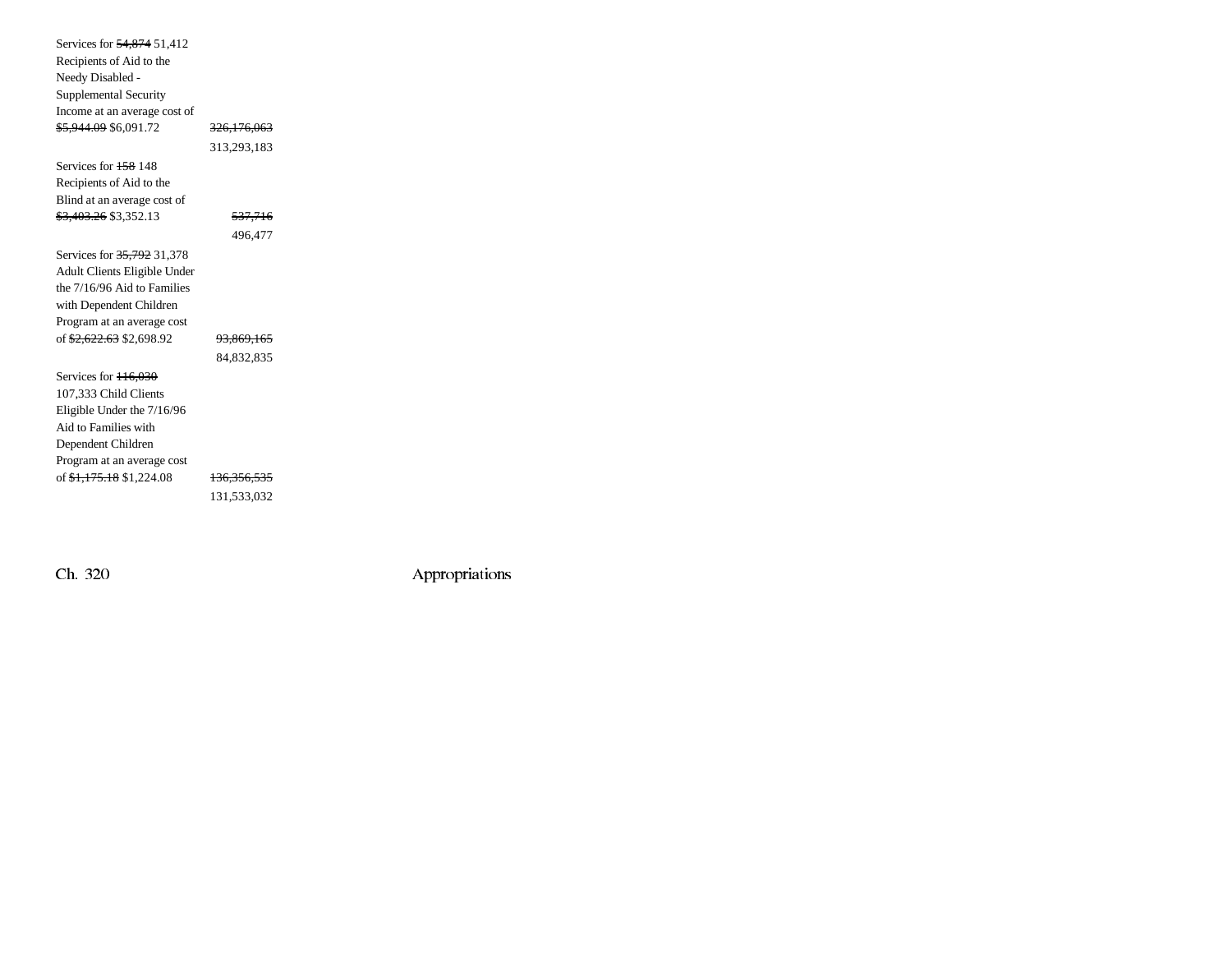|                                                                                                                               |                                      |              | APPROPRIATION FROM            |                                                |                      |                                       |                                |
|-------------------------------------------------------------------------------------------------------------------------------|--------------------------------------|--------------|-------------------------------|------------------------------------------------|----------------------|---------------------------------------|--------------------------------|
|                                                                                                                               | <b>ITEM &amp;</b><br><b>SUBTOTAL</b> | <b>TOTAL</b> | <b>GENERAL</b><br><b>FUND</b> | <b>GENERAL</b><br><b>FUND</b><br><b>EXEMPT</b> | CASH<br><b>FUNDS</b> | CASH<br><b>FUNDS</b><br><b>EXEMPT</b> | <b>FEDERAL</b><br><b>FUNDS</b> |
|                                                                                                                               | \$                                   | \$           | \$                            | \$                                             | \$                   | \$                                    | \$                             |
|                                                                                                                               |                                      |              |                               |                                                |                      |                                       |                                |
| Services for 10,025 10,480<br>Foster Children at an<br>average cost of $\frac{$3,201.27}{5}$                                  |                                      |              |                               |                                                |                      |                                       |                                |
| \$3,229.05                                                                                                                    | 32,092,745                           |              |                               |                                                |                      |                                       |                                |
|                                                                                                                               | 33,840,043                           |              |                               |                                                |                      |                                       |                                |
| Services for 6,279 5,058<br><b>Baby Care Program Adults</b><br>at an average cost of                                          |                                      |              |                               |                                                |                      |                                       |                                |
| \$5,599.56 \$5,824.16                                                                                                         | 35,159,646                           |              |                               |                                                |                      |                                       |                                |
|                                                                                                                               | 29,442,355                           |              |                               |                                                |                      |                                       |                                |
| Services for $10,255$ 6,228<br><b>Baby Care Program</b><br>Children at an average cost                                        |                                      |              |                               |                                                |                      |                                       |                                |
| of \$1,327.03 \$1,395.72                                                                                                      | 13,608,662                           |              |                               |                                                |                      |                                       |                                |
|                                                                                                                               | 8,754,399                            |              |                               |                                                |                      |                                       |                                |
| Services for $4,706$ 4,613<br><b>Qualified Medicare</b><br>Beneficiaries (QMBs) at an<br>average cost of $\frac{1,433.66}{2}$ |                                      |              |                               |                                                |                      |                                       |                                |
| \$1,413.47                                                                                                                    | 6.746.826                            |              |                               |                                                |                      |                                       |                                |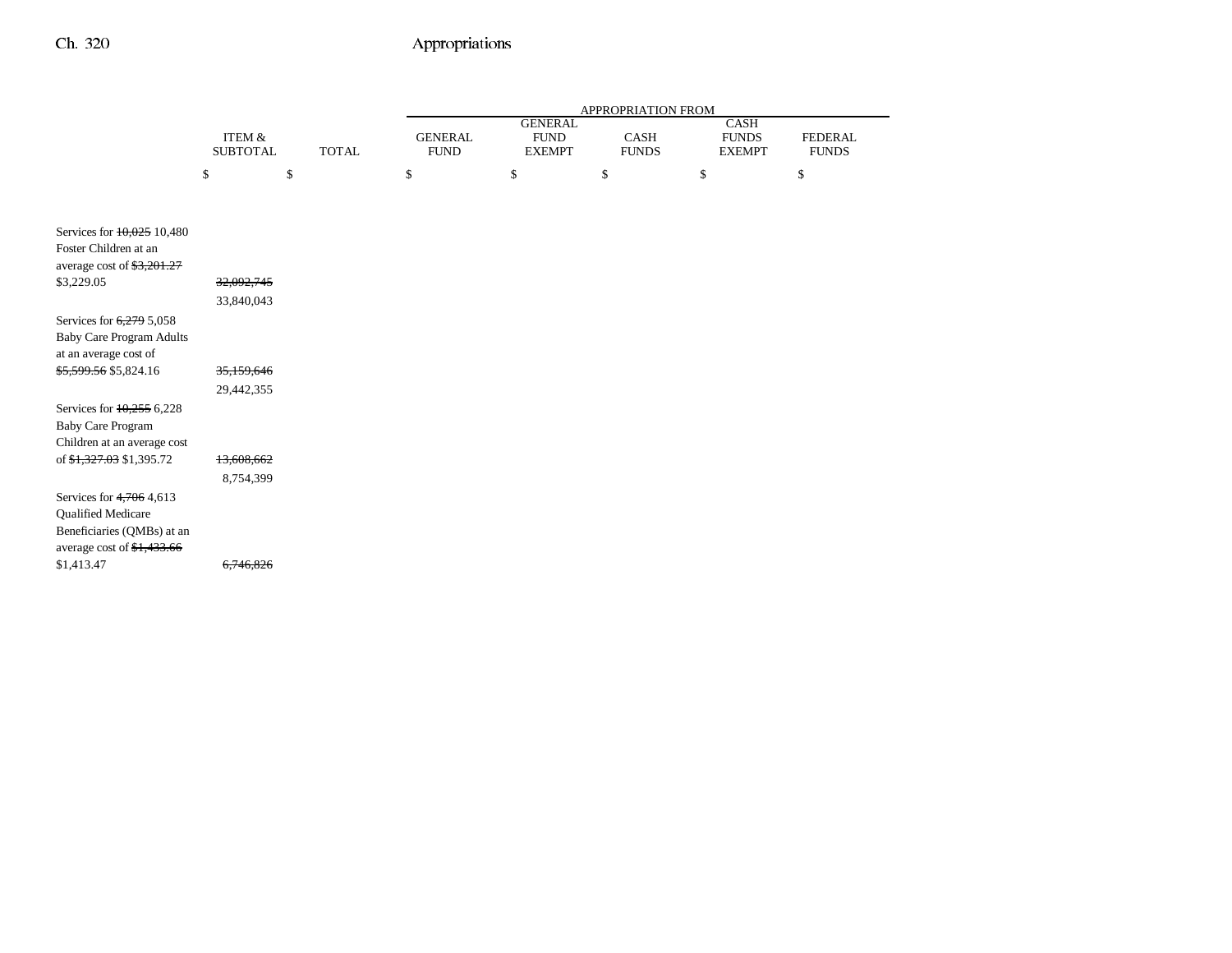|                               | 6,520,429     |                |                        |             |
|-------------------------------|---------------|----------------|------------------------|-------------|
| Services for 5,579 5,549      |               |                |                        |             |
| <b>Undocumented Aliens</b>    |               |                |                        |             |
| NON-CITIZENS at an Average    |               |                |                        |             |
| Cost of $$2,540.87$           |               |                |                        |             |
| \$2,606.05                    | 14,175,531    |                |                        |             |
|                               | 14,573,807    |                |                        |             |
| H.B. 95-1081 Payments to      |               |                |                        |             |
| the Department of             |               |                |                        |             |
| Corrections                   | 29,432        |                |                        |             |
| <b>Enhanced Prenatal Care</b> |               |                |                        |             |
| Services                      | 1,350,000     |                |                        |             |
|                               | 1,172,794,630 | 559,529,060(M) | 9,853,133 <sup>a</sup> | 603,412,437 |
|                               | 1,125,842,307 | 537,307,436(M) |                        | 578,681,738 |

<sup>a</sup> This amount shall be from the Old Age Pension Health and Medical Care Fund pursuant to Section 26-2-117, C.R.S.

| (C) Indigent Care Program |             |               |                         |            |
|---------------------------|-------------|---------------|-------------------------|------------|
| Program Administration    | 262,116     | 262,116       |                         |            |
|                           |             | $(3.0$ FTE)   |                         |            |
| Denver Indigent Care      | 9,682,775   | 4,650,637(M)  |                         | 5,032,138  |
| Specialty and Outstate    |             |               |                         |            |
| Programs <sup>49</sup>    | 19.649.662  | 11,803,980(M) |                         | 7,845,682  |
| University Hospital       | 10.727.750  | 5,152,538(M)  |                         | 5,575,212  |
| Disproportionate Share    |             |               |                         |            |
| Payments to Providers     |             |               |                         |            |
| PROVIDERS <sup>49a</sup>  | 110.886.355 | 54,335,892(M) |                         | 56,550,463 |
|                           | 148,648,938 |               | 19,986,672 <sup>a</sup> | 74,326,374 |
|                           |             |               |                         |            |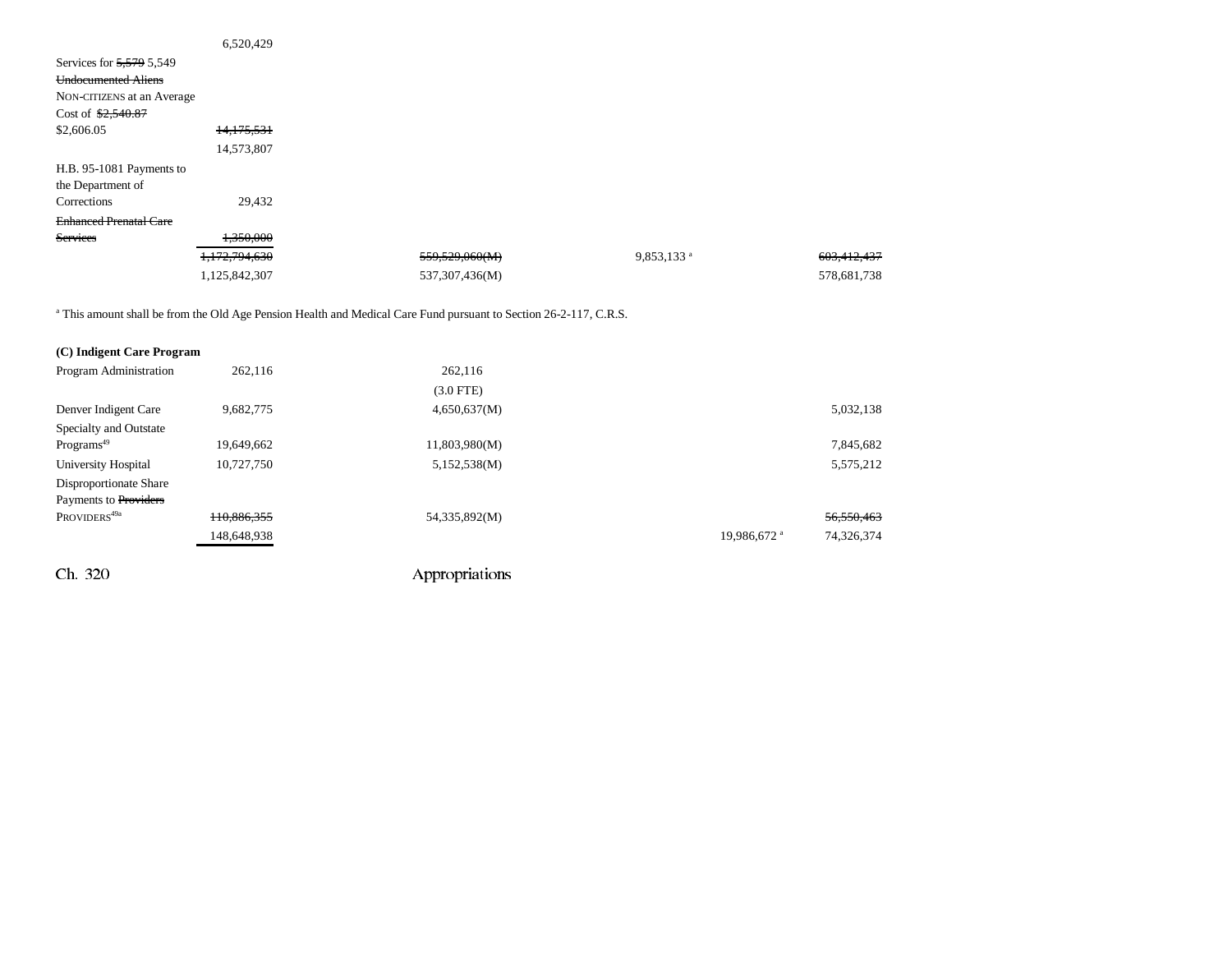|                 |              | APPROPRIATION FROM |                |              |               |                |  |
|-----------------|--------------|--------------------|----------------|--------------|---------------|----------------|--|
|                 |              |                    | <b>GENERAL</b> |              | CASH          |                |  |
| ITEM &          |              | <b>GENERAL</b>     | <b>FUND</b>    | CASH         | <b>FUNDS</b>  | <b>FEDERAL</b> |  |
| <b>SUBTOTAL</b> | <b>TOTAL</b> | FUND               | <b>EXEMPT</b>  | <b>FUNDS</b> | <b>EXEMPT</b> | <b>FUNDS</b>   |  |
| ሖ               |              |                    |                |              |               |                |  |

#### 151,208,658

188,971,241

a THIS AMOUNT REPRESENTS PUBLIC FUNDS CERTIFIED AS REPRESENTING EXPENDITURES INCURRED BY DENVER HEALTH AND THE UNIVERSITY HOSPITAL AS ELIGIBLE FOR FEDERAL FINANCIAL PARTICIPATION UNDER MEDICAID DISPROPORTIONATE SHARE PAYMENTS TO PROVIDERS.

| (D) Other Medical Services      |            |              |            |
|---------------------------------|------------|--------------|------------|
| Home Care Allowance for         |            |              |            |
| $6,216$ 5,780 Recipients at an  |            |              |            |
| average monthly cost of         |            |              |            |
| $$228.64$ <sup>7,8</sup>        | 17.054.590 | 16,326,985   | 727,605(L) |
|                                 | 15,858,346 | 15,334,072   | 524,274(L) |
| Adult Foster Care for 359       |            |              |            |
| 263 Recipients at an average    |            |              |            |
| monthly cost of $$198.25^{7.8}$ |            |              |            |
| \$205.97 <sup>7,8</sup>         | 854.063    | 808,432      | 45,631(L)  |
|                                 | 650,010    | 617,510      | 32,500(L)  |
| Physician Incentive Pool        | 4,431,236  | 2,128,323(M) | 2,302,913  |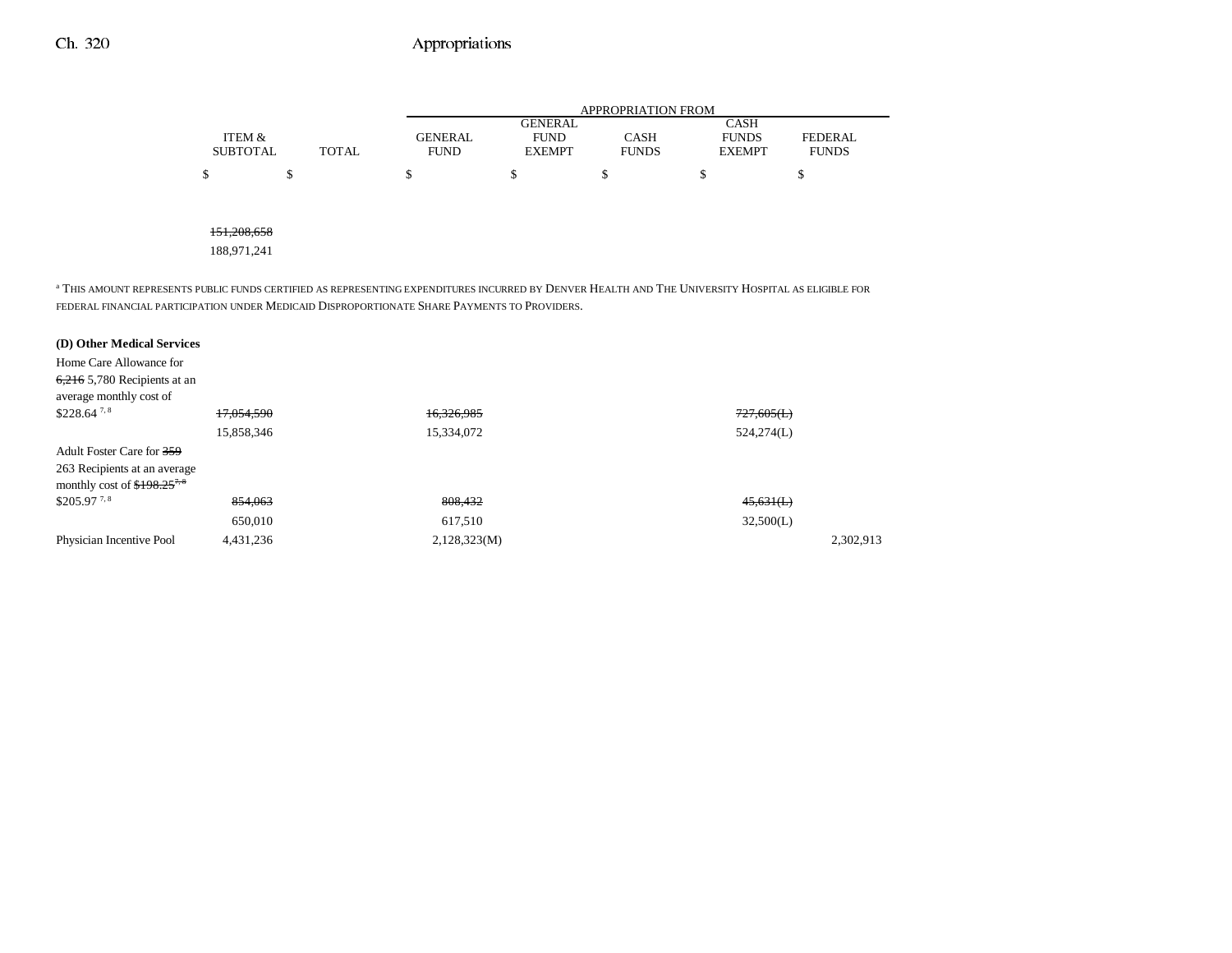| High Risk Pregnant Women                                                                   |             |                |                          |                 |                         |             |  |
|--------------------------------------------------------------------------------------------|-------------|----------------|--------------------------|-----------------|-------------------------|-------------|--|
| Program                                                                                    | 213,208     |                | 102,276(M)               |                 |                         | 110,932     |  |
| H.B. 92-1208                                                                               |             |                |                          |                 |                         |             |  |
| Immunizations                                                                              | 20,211      |                | 9,695(M)                 |                 |                         | 10,516      |  |
|                                                                                            | 91,175      |                | 43,736(M)                |                 |                         | 47,439      |  |
| Poison Control <sup>50</sup>                                                               | 1,148,034   |                | 1,148,034                |                 |                         |             |  |
| University of Colorado<br>Family Medicine Residency<br><b>Training Programs</b>            | 1,989,749   |                | 954,483(M)               |                 |                         | 1,035,266   |  |
| <b>Enhanced Prenatal Care</b><br>Training and Technical                                    |             |                |                          |                 |                         |             |  |
| Assistance                                                                                 | 61,500      |                | 15,375(M)                |                 |                         | 46,125      |  |
|                                                                                            | 25,772,591  |                |                          |                 |                         |             |  |
|                                                                                            | 24,443,258  |                |                          |                 |                         |             |  |
| (E) Department of Human Services<br>Transfer to the                                        |             |                |                          |                 |                         |             |  |
| Department of Human                                                                        |             |                |                          |                 |                         |             |  |
| Services                                                                                   | 304,032,830 |                | 145,326,233(M)           |                 |                         | 158,706,597 |  |
|                                                                                            | 303,933,274 |                | 144,977,549(M)           |                 |                         | 158,955,725 |  |
|                                                                                            |             | 1,695,949,501  |                          |                 |                         |             |  |
|                                                                                            |             | 1,685,523,931  |                          |                 |                         |             |  |
|                                                                                            |             |                |                          |                 |                         |             |  |
| <b>TOTALS PART V</b><br>(HEALTH CARE<br><b>POLICY AND</b><br>FINANCING) <sup>2, 3, 4</sup> |             | \$1,698,974,69 | <del>\$816,299,700</del> | $$10,136,365$ * | $$786,080$ <sup>b</sup> |             |  |
|                                                                                            |             |                |                          |                 |                         |             |  |
| Ch. 320                                                                                    |             |                | Appropriations           |                 |                         |             |  |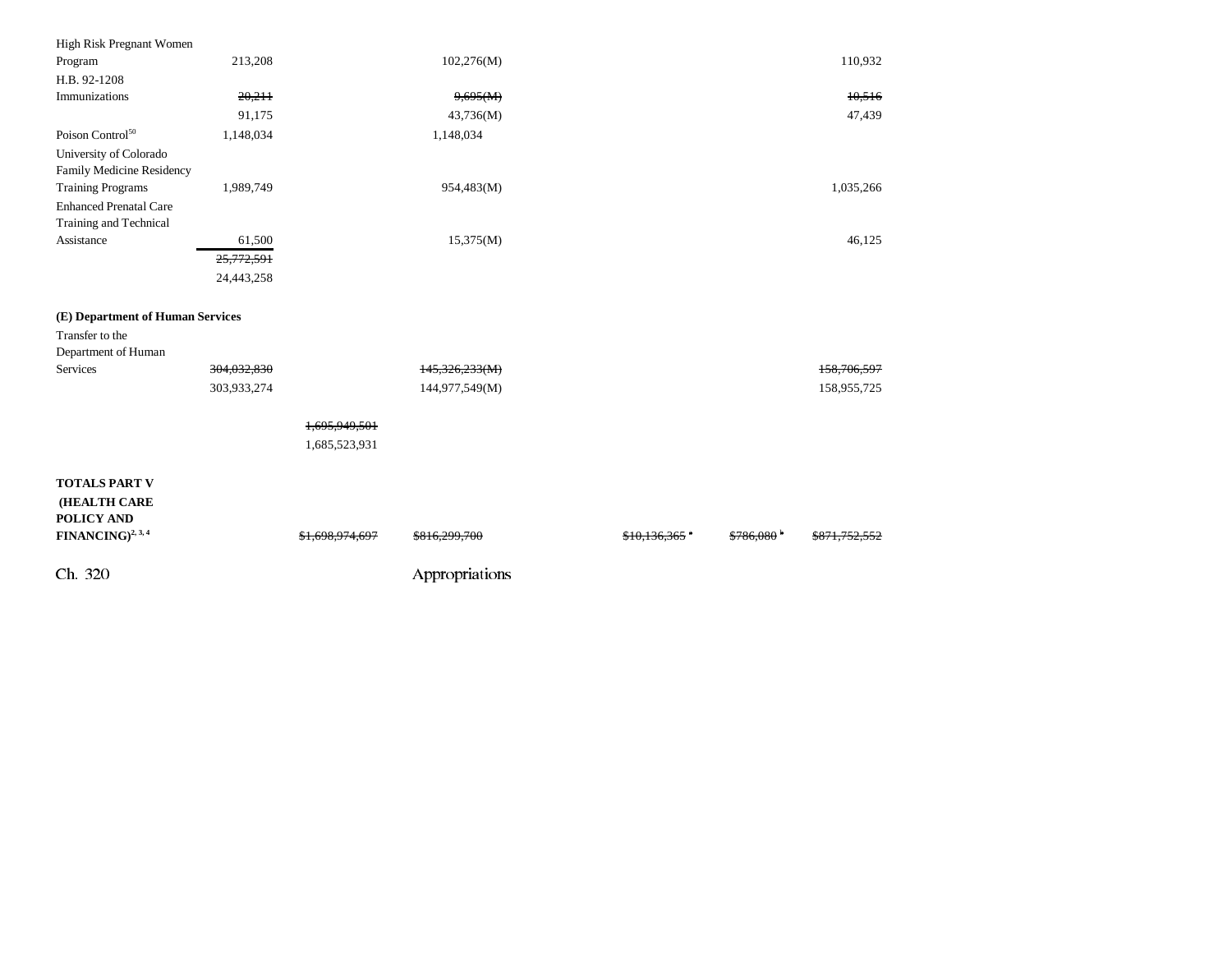|                           |                 | <b>APPROPRIATION FROM</b>     |                              |                             |                               |                          |
|---------------------------|-----------------|-------------------------------|------------------------------|-----------------------------|-------------------------------|--------------------------|
|                           |                 |                               | <b>GENERAL</b>               |                             | <b>CASH</b>                   |                          |
| ITEM &<br><b>SUBTOTAL</b> | <b>TOTAL</b>    | <b>GENERAL</b><br><b>FUND</b> | <b>FUND</b><br><b>EXEMPT</b> | <b>CASH</b><br><b>FUNDS</b> | <b>FUNDS</b><br><b>EXEMPT</b> | FEDERAL.<br><b>FUNDS</b> |
| \$                        | S               | \$                            | \$                           | \$                          | \$                            | S                        |
|                           |                 |                               |                              |                             |                               |                          |
|                           | \$1,689,277,629 | \$792,789,212                 |                              | $$10,753,117$ <sup>a</sup>  | \$20,556,290 $^{\rm b}$       | \$865,179,010            |

<sup>a</sup> Of this amount, \$10,000,000 is included as information for purposes of complying with the limitation on state fiscal year spending imposed by Article X, Section 20 of the State Constitution. As this amount is continuously appropriated by a constitutional provision, it is not subject to the limitation of General Fund appropriations as set forth in Section 24-75-201.1, C.R.S.

<sup>b</sup> Of this amount,  $\frac{$773,236}{72,236}$  \$556,774 contains an (L) notation, and \$12,844 contains a (T) notation.

**FOOTNOTES** -- The following statements are referenced to the numbered footnotes throughout section 2.

- 2 (Governor lined through this provision. See L. 97, p. 2057.)
- 3 All Departments, Totals -- The General Assembly requests that copies of all reports requested in other footnotes contained in this act be delivered to the Joint Budget Committee and the majority and minority leadership in each house of the General Assembly.
- 4(Governor lined through this provision. See L. 97, p. 2058.)
- 7(Governor lined through this provision. See L. 97, p. 2058.)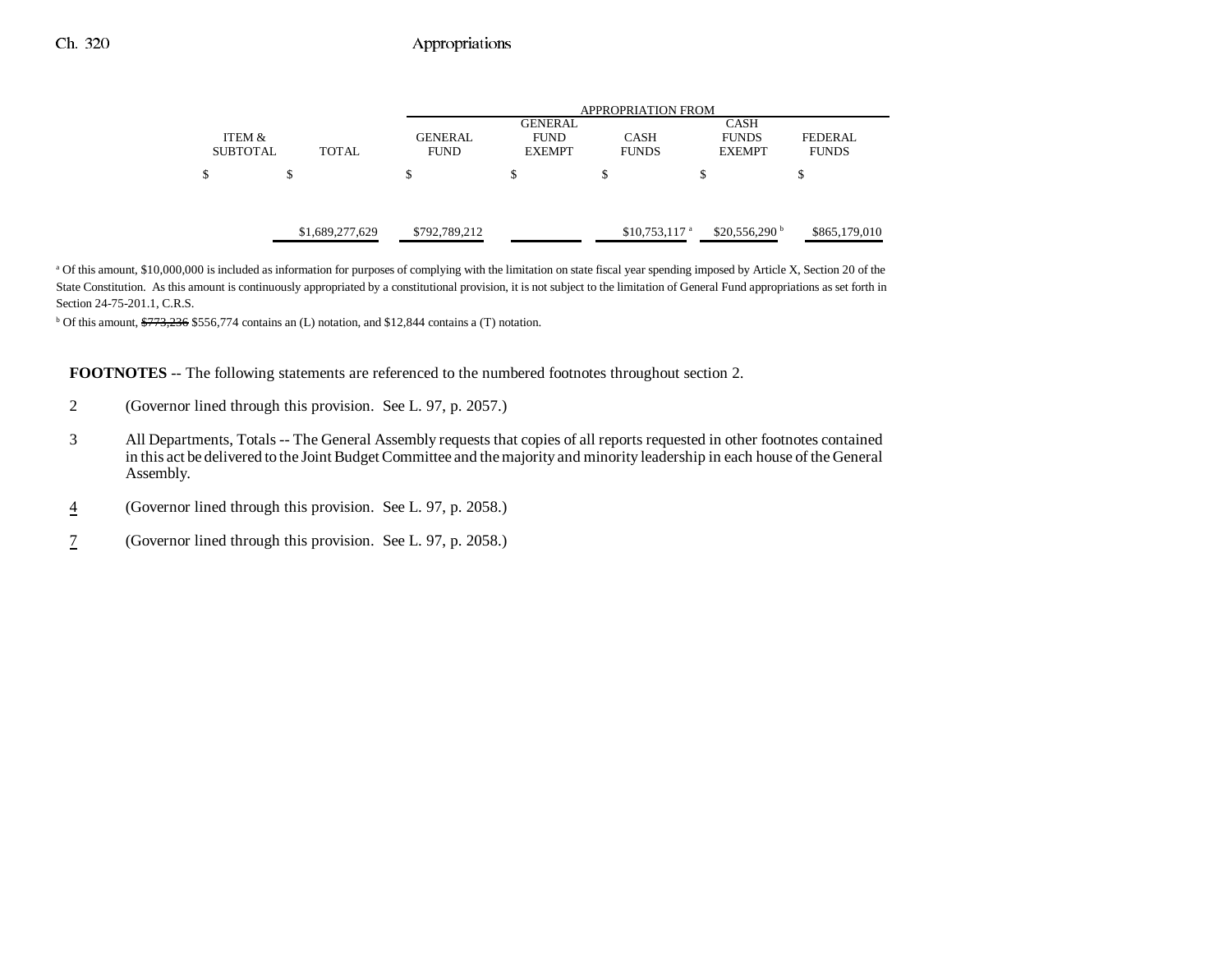- 8(Governor lined through this provision. See L. 97, p. 2058.)
- 36(Governor lined through this provision. See L. 97, p. 2059.)
- 37 Department of Health Care Policy and Financing, Medical Programs, Administration -- The Department is requested to report to the Joint on the effectiveness of the primary care rate indexing initiative begun by the Department in FY 1994-95. The report is requested to include the change in the reimbursement for physicians, dentists, and emergency and county transportation for FY 1993-94 through FY 1997-98; the change in the number of Medicaid participating providers for the same time period relative to the need of the Medicaid eligible population; and recommendations for reimbursement methodologies in FY 1998-99. The Joint Budget Committee requests that this information be provided by no later than October 15, 1997.
- 38(Governor lined through this provision. See L. 97, p. 2059.)
- 39 Department of Health Care Policy and Financing, Medical Programs, Administration; and Department of Law, Special Purpose, Medicaid Fraud Grant -- It is the intent of the General Assembly that all efforts be made to reduce the amount of fraudulent activity occurring within the state Medicaid program. To this end, the General Assembly requests that the departments cooperate to produce a report on Medicaid fraud, including: (1) estimates on the total amount of fraudulent activity; (2) information on which areas within Medicaid are particularly vulnerable to fraud, both fiscal and programmatic; (3) what new and existing efforts are being made by each department to remedy the problem of Medicaid fraud; and (4) recommendations on ways to prevent and catch fraudulent Medicaid claims, such as data systems or investigatory tools. The departments are requested to submit the report to the Joint Budget Committee by November 1, 1997.
- 40 Department of Health Care Policy and Financing, Medical Programs, Administration, Medicaid Management Information System Transition, Phase II -- It is the intent of the General Assembly that the General Fund appropriation for the Medicaid Management Information System Transition, Phase II will be restricted by the State Controller until the Information Management Commission has certified, by letter, that the Department of Health Care Policy and Financing is "Year 2000" compatible, or, that this project specifically addresses a "Year 2000" need.
- 41 Department of Health Care Policy and Financing, Medical Programs, Medical Services -- It is the intent of the General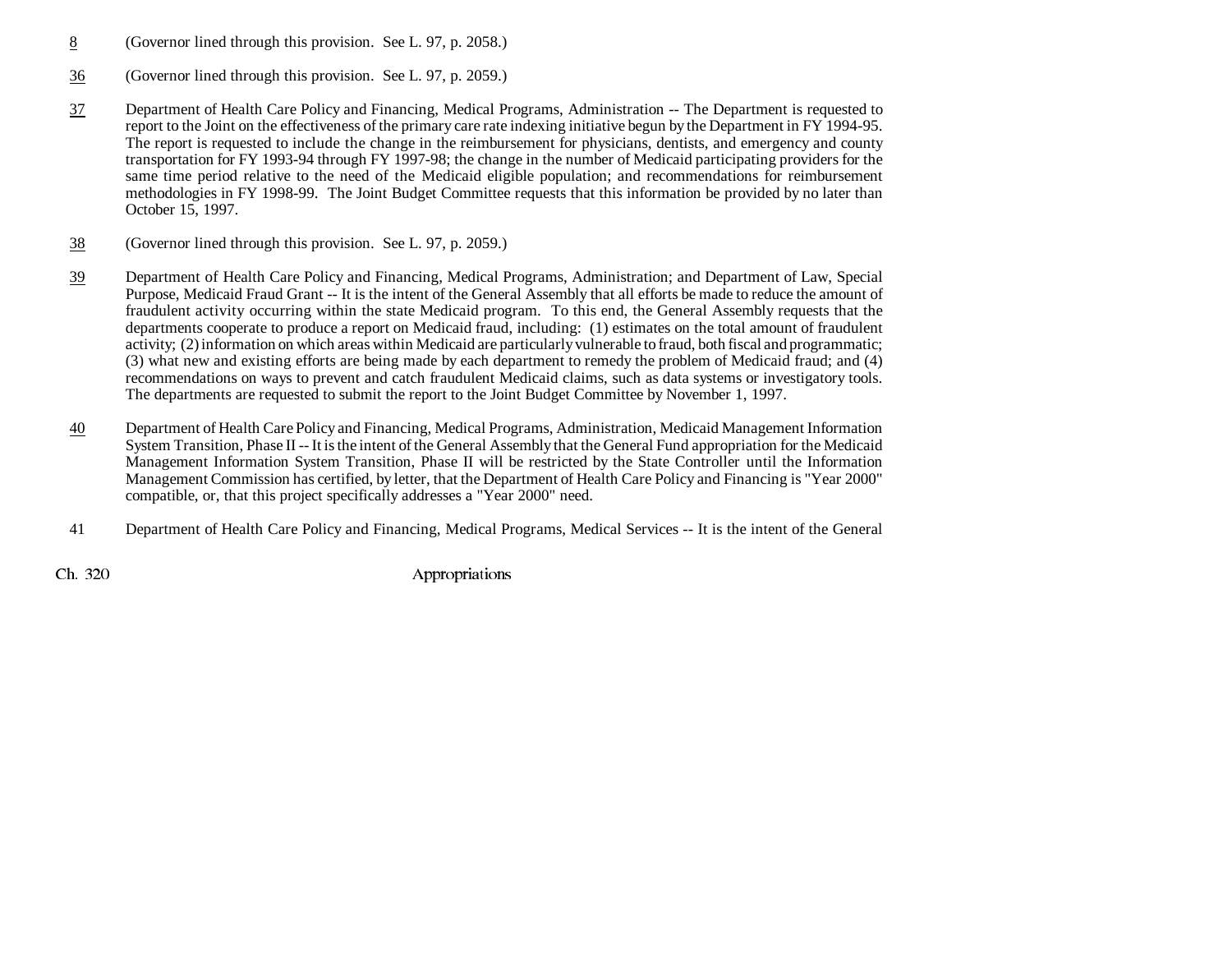|                 |       | APPROPRIATION FROM |               |              |               |              |  |
|-----------------|-------|--------------------|---------------|--------------|---------------|--------------|--|
|                 |       |                    | GENERAL       |              | CASH          |              |  |
| ITEM &          |       | <b>GENERAL</b>     | <b>FUND</b>   | CASH         | <b>FUNDS</b>  | FEDERAL      |  |
| <b>SUBTOTAL</b> | TOTAL | <b>FUND</b>        | <b>EXEMPT</b> | <b>FUNDS</b> | <b>EXEMPT</b> | <b>FUNDS</b> |  |
|                 |       |                    |               |              |               |              |  |

Assembly that expenditures for these services shall be recorded only against the Long Bill group total for Medical Services.

- 42 Department of Health Care Policy and Financing, Medical Programs, Medical Services; Department of Human Services, Health and Rehabilitation Services, Office of Health and Rehabilitation, Mental Health Community Programs -- It is the intent of the General Assembly that the Department of Human Services and the Department of Health Care Policy and Financing cooperate to coordinate efforts to budget and forecast the Medicaid capitated payments for FY 1997-98 and FY 1998-99. The departments are requested to: (1) report on these coordination efforts; (2) provide recommendations for improving the link between the Medicaid Medical Services budget forecast, including caseload, case-mix, utilization, and anticipated cost increases, and the mental health system contracts; and (3) provide, by department, estimated savings and costs avoided for FY 1996-97, and estimated savings and cost avoidance for FY 1997-98 and FY 1998-99 attributable to the capitated mental health system. The departments are requested to report this information in their FY 1998-99 November 1 budget submission. The Department of Health Care Policy and Financing is requested to keep the Joint Budget Committee informed of any changes in its February, 1997 budgetary assumptions for mental health capitated payments transferred from the Medical Services Programs for FY 1997-98.
- 43 Department of Health Care Policy and Financing, Medical Programs, Medical Services -- The General Assembly has determined that the average appropriated rates provide sufficient funds to pay reasonable and adequate compensation to efficient and economical providers. The Department should take actions to ensure that the average appropriated rates are not exceeded.
- 44 Department of Health Care Policy and Financing, Medical Programs, Medical Services; and Department of Public Health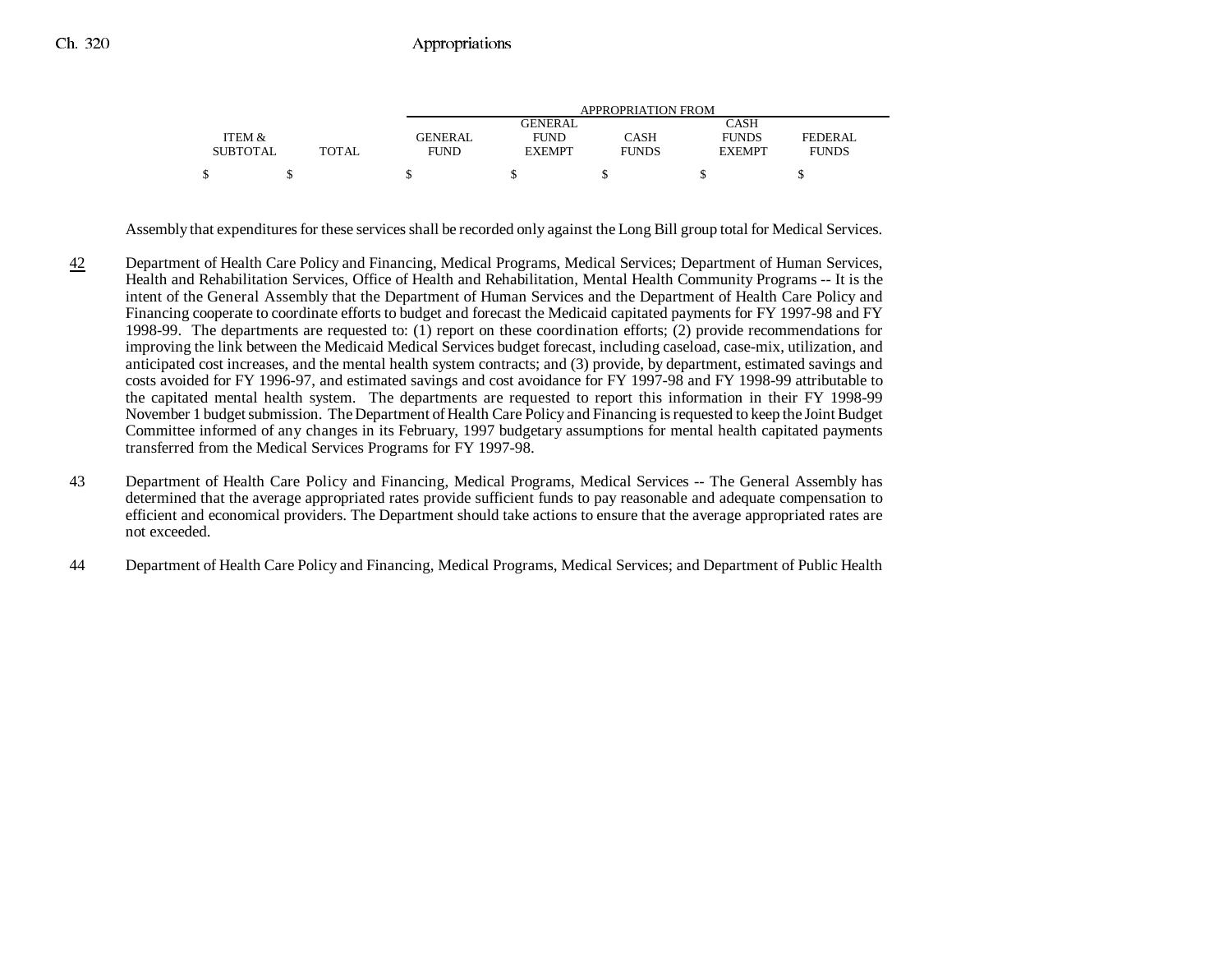and Environment, Family and Community Health Services Division, Family Planning, Purchase of Services -- The departments are requested to provide a report to the Joint Budget Committee by November 1, 1997, outlining the progress made in reducing the rate of low birth-weight babies as a result of the enhanced prenatal program appropriation. The report shall provide information on the number of participants, reasons for participation levels, and recommendations for changing participation levels given current program criteria. The report shall also delineate, by fiscal year, the total, General Fund, and federal fund savings achieved as a result of the FY 1996-97 program appropriation and recommendations for further programmatic and funding changes based on the findings.

- 45 Department of Health Care Policy and Financing, Medical Programs, Medical Services -- The Department is requested to present a recommended methodology by which savings in Medicaid managed care, or in any other Medicaid initiative for which savings are estimated or anticipated, can be defined, tracked, and forecasted. This information is requested to be submitted to the Joint Budget Committee no later than November 1, 1997.
- 46 Department of Health Care Policy and Financing, Medical Programs, Medical Services -- The Department is requested to report on the growth in the home and community based services for the elderly, blind, and disabled and the home health program. The Department is requested to report on the specific reasons for the increase and to recommend program modifications, eligibility options and recommendations, and pricing adjustments. The Department is also requested to report on any changes in the programs which are occurring as a result of the actions taken by the federal government, particularly in the area of home health. This report is requested to be submitted to the Joint Budget Committee no later than October 15, 1997.
- 47 Department of Health Care Policy and Financing, Medical Programs, Medical Services -- The Department is requested to provide information on the caseload reduction in Medical Services attributable to state and federal welfare reform legislation, including, but not limited to supplemental security income children and legal immigrants no longer eligible for Medicaid services. The Department is also requested to provide estimates of any additional impact to the Indigent Care program associated with these changes. The Department is requested to provide this information in their FY 1998-99 budget submission.
- 48 Department of Health Care Policy and Financing, Medical Programs, Medical Services -- The Department is requested to report on the total amount of primary care physician incentive payments contained within the FY 1997-98 payments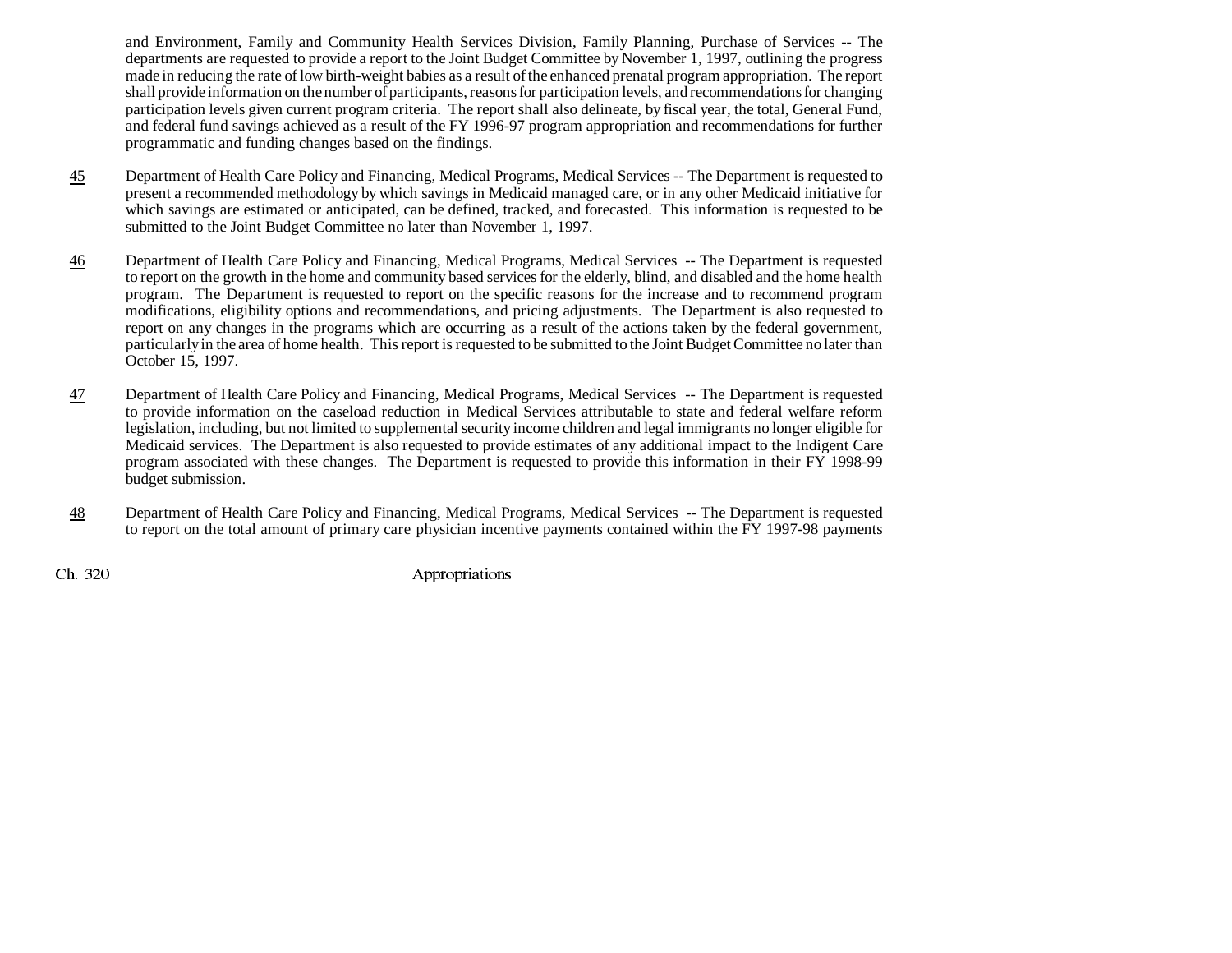|                 |              | APPROPRIATION FROM |                |              |               |              |  |
|-----------------|--------------|--------------------|----------------|--------------|---------------|--------------|--|
|                 |              |                    | <b>GENERAL</b> |              | CASH          |              |  |
| ITEM &          |              | <b>GENERAL</b>     | <b>FUND</b>    | CASH         | <b>FUNDS</b>  | FEDERAL      |  |
| <b>SUBTOTAL</b> | <b>TOTAL</b> | <b>FUND</b>        | <b>EXEMPT</b>  | <b>FUNDS</b> | <b>EXEMPT</b> | <b>FUNDS</b> |  |
|                 |              |                    |                |              |               |              |  |

made to health maintenance organizations by total expenditure, expenditure per health maintenance organization, and estimate the amount per physician. The Department is furthermore requested to report on the relative benefits provided to the state through this payment to health maintenance organizations.

- 49 Department of Health Care Policy and Financing, Medical Programs, Indigent Care Program, Specialty and Outstate Programs -- The Department is requested to report on the FY 1996-97 and estimated FY 1997-98 growth in the Indigent Care program, specifically the Specialty and Outstate Indigent Care program. The Department is requested to report on the specific reasons for the increase and to recommend program and, if appropriate, reimbursement, modifications in order to limit the future growth in the appropriation. The Department is furthermore requested to report on: (1) the overall cost benefit, if any, achieved by the increase in clinic providers participating in the program; and (2) the impact of increases in capitated managed care on the Indigent Care program. This report is requested to be submitted to the Joint Budget Committee no later than November 1, 1997.
- 49a DEPARTMENT OF HEALTH CARE POLICY AND FINANCING, MEDICAL PROGRAMS, INDIGENT CARE PROGRAM, DISPROPORTIONATE SHARE PAYMENTS TO PROVIDERS -- IT IS THE INTENT OF THE GENERAL ASSEMBLY THAT THE FEDERALFUNDS REFLECTED IN THIS APPROPRIATION REPRESENT 100 PERCENT OF THE FEDERAL FUNDS WHICH MAY BE DRAWN DOWNON BEHALF OF THE MEDICAID DISPROPORTIONATE SHARE PAYMENTS TO HOSPITALS PROGRAM. ANY INCREASE IN THEAMOUNT OF FEDERAL FUNDS, MATCHED BY PUBLIC FUNDS CERTIFIED BY THE CONTRIBUTING ENTITY AS REPRESENTING EXPENDITURES ELIGIBLE FOR FEDERAL FINANCIAL PARTICIPATION UNDER MEDICAID, SHALL REQUIRE SPECIFIC LEGISLATIVE APPROVAL WITH AN ACCOMPANYING APPROPRIATION SHOWING THE MATCHING FUNDS.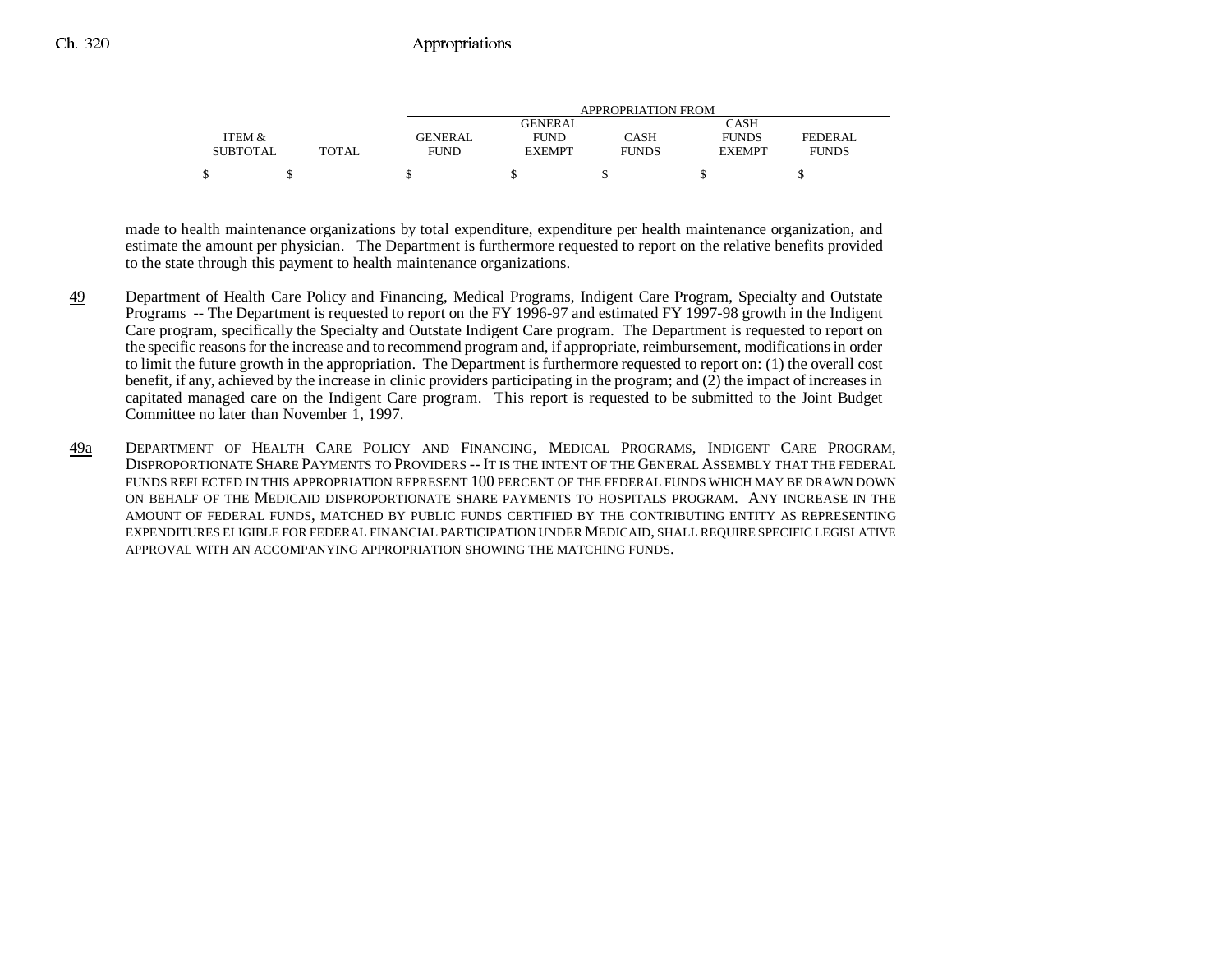50 Department of Health Care Policy and Financing, Medical Programs, Other Medical Services, Poison Control -- The Department is requested to report on the savings to the state as a result of the \$1,148,034 General Fund appropriation for poison control services in FY 1996-97. The report is requested to include a breakdown of the savings by private payers, insurance, and Medicaid. This report is requested to be submitted to the Joint Budget Committee no later than February 1, 1998.

**SECTION 2.** Section 10 (2)(a), and (2)(c) of chapter 235, Session Laws of Colorado 1997, are amended to read:

Section 10. **Appropriations in long bill to be adjusted**. (2) For the implementation of this act, appropriations made in the annual general appropriation act to the department of health care policy and financing for the fiscal year beginning July 1, 1997, shall be adjusted as follows:

(a) The appropriation to medical programs, medical services is decreased by three million seventy-seven ONE HUNDRED FORTY-ONE thousand eight NINE hundred fifty-seven TWENTY-EIGHT dollars  $(\frac{1}{3},077,857)$  (\$3,141,928). Of said sum, one million three hundred <del>four</del> THIRTY-FIVE thousand <del>eight</del> FIVE hundred <del>sixty</del> NINETY-FIVE dollars <del>(\$1,304,860)</del> (\$1,335,595) shall be from the general fund, and one million <del>seven</del> EIGHT hundred <del>seventy-two</del> SIX thousand <del>nine</del> THREE hundred <del>ninety-seven</del> THIRTY-THREE dollars <del>(\$1,772,997)</del> (\$1,806,333) shall be from matching federal funds.

(c) The general fund appropriation to medical programs, other medical services is increased by one hundred twenty-four thousan d six hundred ninety-seven dollars (\$124,697).

**SECTION 3.** Section 10 (2) of chapter 241, Session Laws of Colorado 1997, is amended to read:

Section 10. **Appropriations in long bill to be adjusted**. For the implementation of this act, appropriations made in the annual general appropriation act for the fiscal year beginning July 1, 1997, to the department of health care policy and financing, shall be adjusted as follows:

(2) The appropriation to medical programs, administration is increased by one million eighteen EIGHT HUNDRED EIGHTY-SIX thousand one TWO hundred twenty-four THIRTY-SIX dollars  $(\text{$1,018,124})$  (\$886,236), and 3.0 FTE. Of said sum, three hundred eighty-five thousand eight hundred sixty dollars (\$385,860) shall be from the general fund and subject to the "(M)" notation as defined